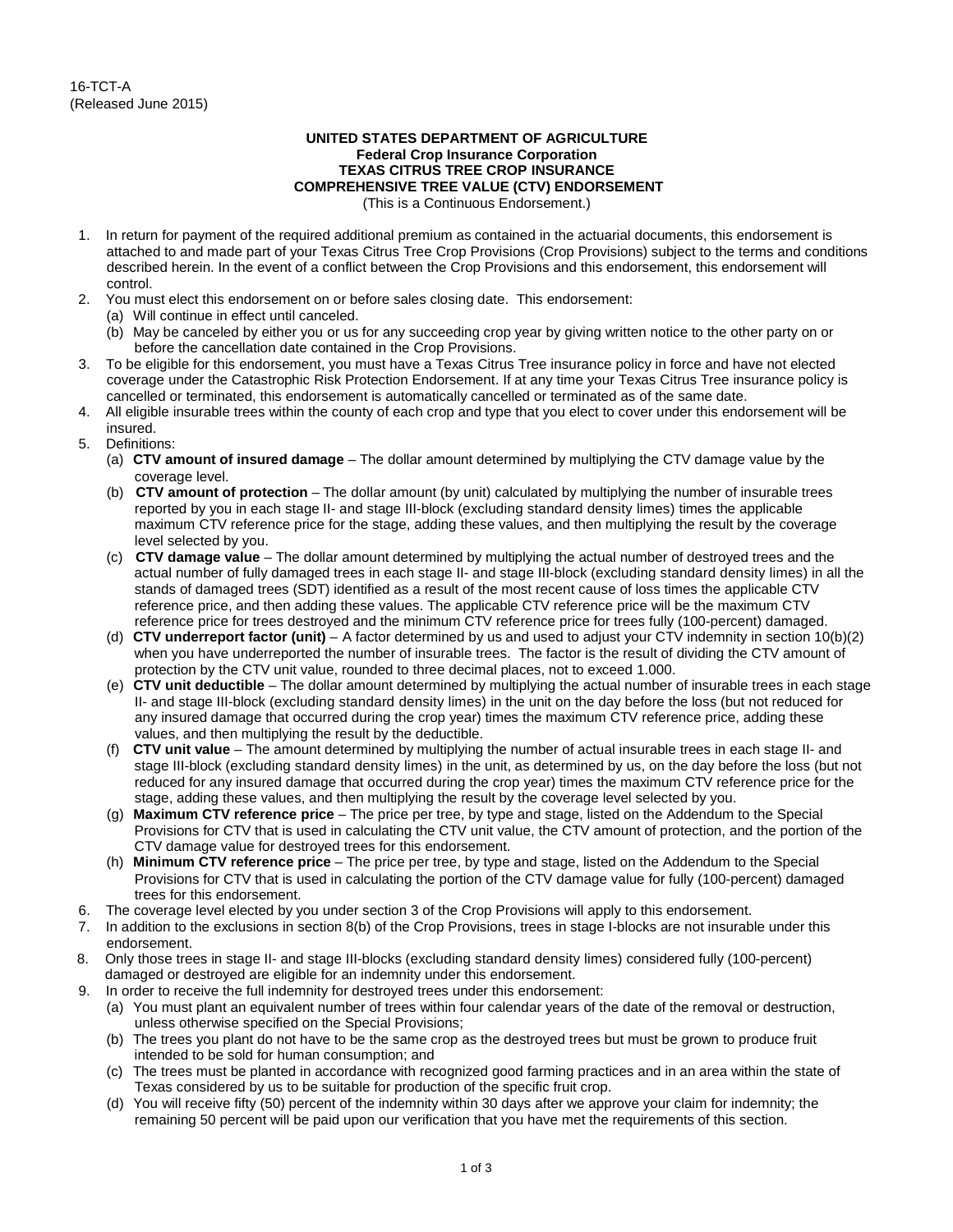- 10. In lieu of the requirements of section 13(a) of the Crop Provisions, we will settle your claim for this endorsement as follows:
	- (a) A claim for a unit under this endorsement will only be payable if you receive an indemnity for the same unit on your Texas Citrus Tree insurance policy. If no indemnity is due under such policy, no indemnity will be due under this endorsement.
	- (b) We will determine your loss on a unit basis. In the event of loss or damage covered by your policy, we will settle your claim as specified below:
		- (1) Determine the CTV unit value and the CTV underreport factor (URF).
		- (2) For trees within a unit that are damaged by an insurable cause of loss, your loss will be determined by:
			- (i) Calculating the CTV unit deductible;<br>(ii) For the most recent cause of loss:
			- For the most recent cause of loss:
				- (A) Calculating the CTV damage value resulting from the destroyed trees;
				- (B) Calculating the CTV damage value resulting from the fully damaged trees;
				- $(C)$  Adding the results of  $10(b)(2)(ii)(A)$  and  $(B)$ :
			- (iii) Totaling the CTV damage value for each prior loss that has occurred since the beginning of the crop year;
			- (iv) Totaling the results of  $10(b)(2)(ii)(C)$  and (iii);<br>(v) Subtracting the result of  $10(b)(2)(i)$  from the r
			- Subtracting the result of  $10(b)(2)(i)$  from the result of  $10(b)(2)(iv)$ ;
			- $(vi)$  If the result of 10(b)(2)(v) is less than or equal to zero, no indemnity is due for this loss occurrence. If the result of  $10(b)(2)(v)$  is greater than zero, multiply the results of  $10(b)(2)(v)$  by the URF and your share;
			- (vii) Subtracting any previous CTV indemnity for the current crop year from 10(b)(2)(vi) to determine the indemnity due for the damage as a result of the most recent insurable cause of loss;
			- (viii) Dividing the result of  $10(b)(2)(ii)(A)$  by the result of  $10(b)(2)(ii)(C)$ , to two decimal places;
			- (ix) Dividing the result of  $10(b)(2)(ii)(B)$  by the result of  $10(b)(2)(ii)(C)$ , to two decimal places;
			- $(x)$  Multiplying the result of  $10(b)(2)(vi)$  by  $10(b)(2)(viii)$  and multiplying the result by 50 percent;
			- (xi) Multiplying the result of  $10(b)(2)(vii)$  by  $10(b)(2)(ix)$ ; and
			- (xii) Totaling the results of  $10(b)(2)(x)$  and  $10(b)(2)(x)$  to determine the amount of the indemnity due at the time of claim.
			- (xiii) The remaining 50 percent of the indemnity for any destroyed trees will be paid out upon our verification that you have met the requirements specified in section 9 of this endorsement and will be equal to the result of  $10(b)(2)(x)$ .
		- (3) The total amount of indemnities payable on a unit during the crop year is limited to:
			- (i) The lesser of the CTV amount of protection for the unit or the CTV unit value;<br>(ii) Times vour share.
				- Times your share.
- 11. If you have elected the Occurrence Loss Option under section 15 of the Texas Citrus Tree Crop Provisions, and paid the additional premium indicated on the actuarial documents for this optional coverage, those provisions will apply to this endorsement. Your indemnity under this endorsement in the event of a loss will be determined as follows:
	- (a) Determine the CTV unit value and the CTV URF;
	- (b) For trees within a unit that are damaged by an insurable cause of loss, your loss will be determined by:
		- (1) Calculating the CTV damage value resulting from the destroyed trees;
		- (2) Calculating the CTV amount of insured damage resulting from the destroyed trees;
		- (3) Multiplying the result of 11(b)(2) times the CTV URF times your share;
		- (4) Calculating the CTV damage value resulting from the fully damaged trees;
		- (5) Calculating the CTV amount of insured damage resulting from the fully damaged trees;
		- (6) Multiplying the result of 11(b)(5) times the CTV URF times your share;
		- (7) Multiplying the result of 11(b)(3) by 50 percent; and
		- (8) Totaling the results of 11(b)(6) and 11(b)(7) to determine the amount of the indemnity due at the time of claim.
		- (9) The remaining 50 percent of the indemnity for any destroyed trees will be paid out upon our verification that you have met the requirements specified in section 9 of this endorsement and will be equal to the result of 11(b)(7).
	- (c) The total amount of indemnities on a unit during the crop year is limited to:
		- (1) The lesser of the CTV amount of protection for that unit or the CTV unit value;
			- (2) Times your share.

## **Example of Additional Coverage and Premium**

Assume that a grove owner:

- Buys 75-percent coverage level (25-percent deductible).
- Insures two crop types under the endorsement: early orange trees and ruby red grapefruit trees.
- Reports the following numbers and types of trees: 600 early orange trees and 3,000 ruby red grapefruit trees.
- Reports one unit each for orange and grapefruit trees and reports the actual stages as follows: early orange trees – 200 stage I; 200 stage II; 200 stage III
	- ruby red grapefruit trees –800 stage I; 800 stage II; 1,400 stage III
- Holds 100-percent interest in all crops.
- Is charged an additional premium rate of 3 percent for each crop.